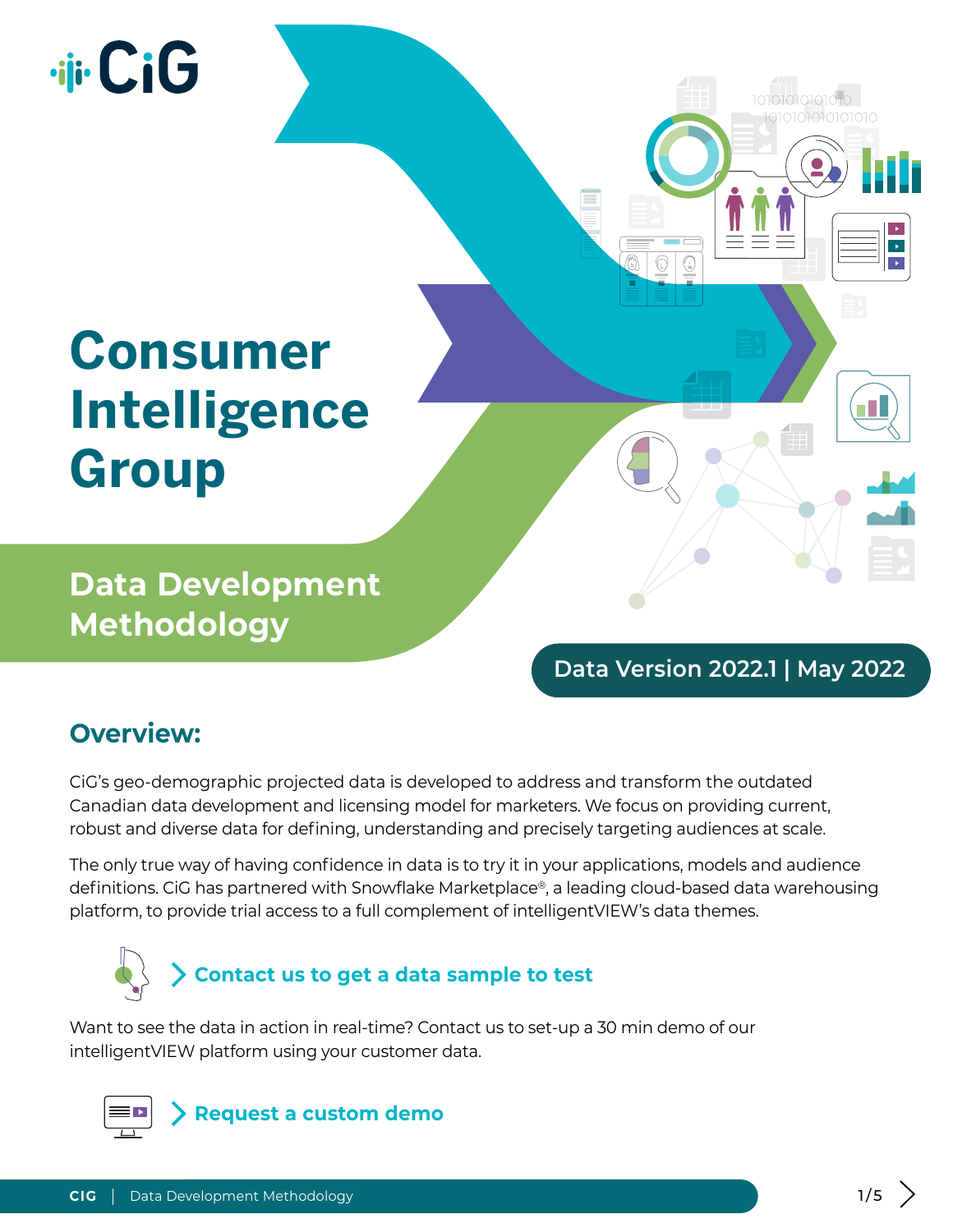

### **Approach:**

CiG's unique approach to developing a data ecosystem provides a solution to:

- Data Latency methodology allows for the delivery of quarterly and semi-annual data updates through intelligentVIEW, our cloud-based insights platform.
- Resource Intensive Data Processing leverage the rapid growth of statistical and modelling software and the increase in processing speeds to automate the process.
- Restrictive Usage Data is included in all of CiG's plans, with flexibility to download and use data, as needed, removing the prohibitive usage allowances found in the traditional data licensing model.
- Cost Data included in all SaaS pricing plans, with add-ons available to download data on demand, pay for what you need.
- Coverage Data are developed with the latest geographic files updated quarterly, providing maximum access to addressable market audiences where they live.

CiG is transforming the way that companies build, maintain and validate their first, second, and third-party data. We deliver this through a combination of:

- An ever expanding list of new, privacy compliant data sources becoming available in the Canadian marketplace.
- New tools and technology that allow for the automation of data processing, decreasing the reliance on existing traditional data providers and costly consultants.
- Distribution through the cloud.

CiG has automated and modernized the access to, and usage of, consumer and market data to drive insights for Canadian businesses.

#### **Some of Our Data Sources:**

- **• Statistics Canada Data** (under licence) This data includes Census, Wealth and Assets and Household Expenditures data that is supplied and continually updated at the various levels of Statistics Canada geographies for census and intercensal periods.
- **• Canada Post Householder Plus (HHP) Data** (under licence) Leveraged to facilitate unaddressed advertising mail, the HHP contains the most up to date list of active Canadian postal codes updated monthly. Up to date addressable postal codes and current vintage Canada Post Smart Mail monthly data feeds, ensures maximum access to highly targetable audiences in a timely fashion.
- **• Mover Listing Data** Publicly available real estate listings data used for micro economic financial indicators and updated monthly. Real estate values are a strong indication and highly predictive of overall household wealth characteristics.
- **• Numeris RTS Survey Data** (under licence) Collected semi-annually, the Numeris RTS is a national research study containing demographics, media preferences and consumer brand and product behaviours across a survey sample of approximately 45,000 Canadian households.
- **• Postal Code Conversion File** Built from a variety of publicly available sources, CiG's PCCF file is an up to date and accurate link between Canada Post postal codes and other geographies including the Canadian Census geographies with a monthly update schedule.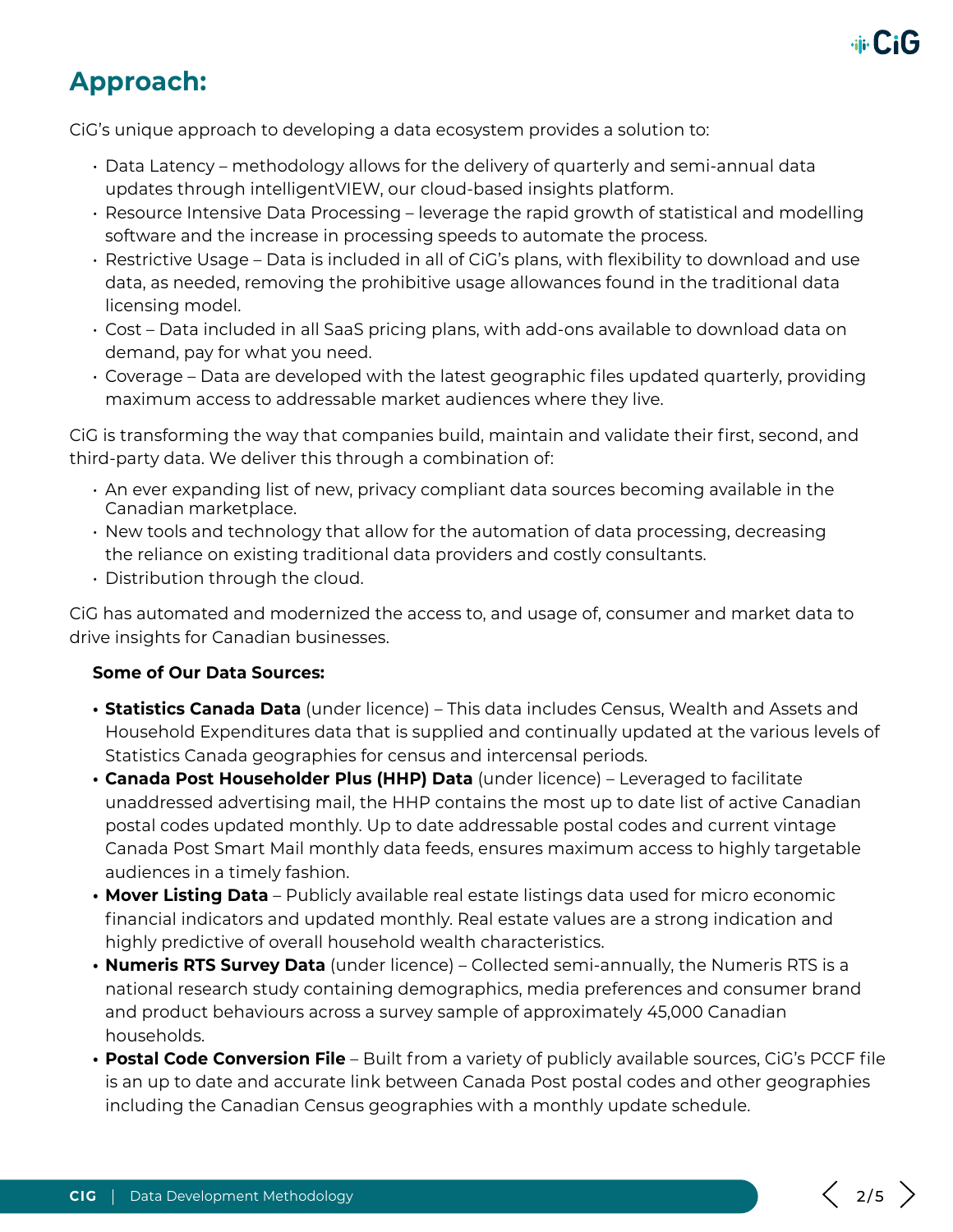

#### **Our Methodology:**

CiG's methodology begins with our unique approach that pools our data sources into an ecosystem where sources are used to cross-validate and contribute to each other's robustness.

**Treating our data as a part of an ecosystem,** rather than independent tables or data products, means that statistical relationships are exploited, bases (Populations, etc.) are consistent, and each data source is a valuable contributor to the maintenance of the many.

Maintaining the CiG data ecosystem is solving challenges with data sources released at a different frequency with various lag times from monthly, to semi-annually, annually and, as with the Canadian Census, every five to seven years.

With the CiG data ecosystem approach, marketers and analysts see the benefit of the most current release of source data soon after it is released, rather than waiting to gather all the data sources over a year, collating them and spending months projecting them. Without the ecosystem, marketers see data projections based on source data that is several releases old.

Historically CiG's experienced data team has focussed on the use and creation of postal code level projections. With the development of the new CiG core data assets and data ecosystem, the team started with the basics.

CiG designed processes to bring older releases of data, such as the 2011 and 2016 Census, up to date, project them to six-digit postal code, and then leverage those patterns to project other attributes from samples (i.e. Numeris RTS study) to populations.

It is well known that Census population does not reflect actual population. By leveraging data sources including historical real estate patterns, housing starts, and Canada Post monthly data releases, we can accurately adjust population estimates at both the micro and macro geographic levels.

Statistics Canada releases adjusted quarterly population estimates. [Click here to read more.](https://www150.statcan.gc.ca/t1/tbl1/en/tv.action?pid=1710000901)

CiG's Q4 2021 data release, when aggregating all postal code populations reveals that Canada's population is estimated at **38,469,348 covering 15,823,578 households**.

|           | Q4 2020    | Q1 2021    | Q <sub>2</sub> 2021 | Q3 2021    | Q4 2021    |
|-----------|------------|------------|---------------------|------------|------------|
| Geography |            |            | <b>Persons</b>      |            |            |
|           | 38,033,014 | 38,068,872 | 38, 153, 211        | 38,246,108 | 38,469,348 |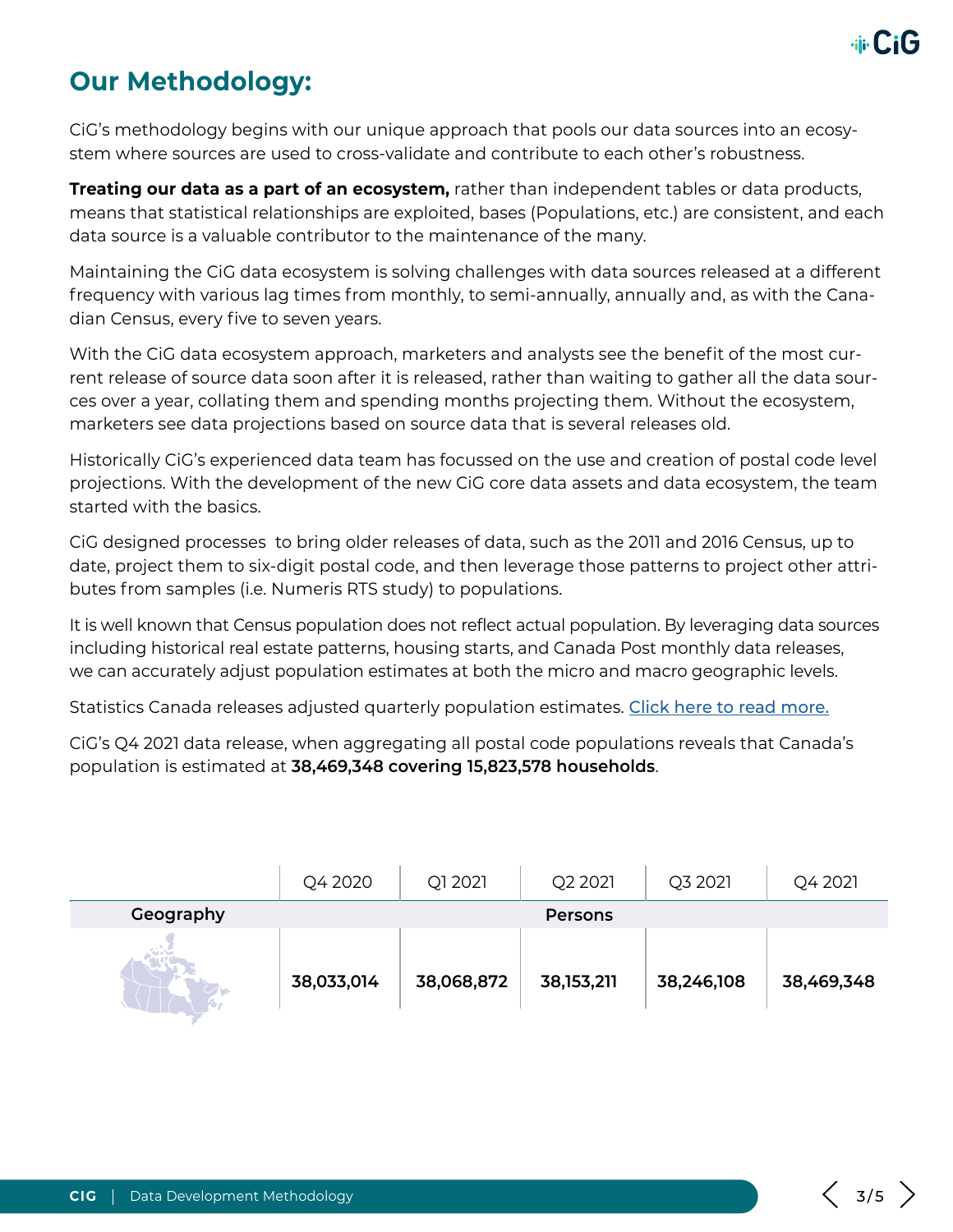Keeping in mind that the main purpose of intelligentVIEW data are to create, understand and precisely target audiences for marketing at scale, we need to accurately project the characteristics panel responders to the Canadian population.

Panel data, such as Numeris RTS and Vividata have research samples that are carefully collected and weighted to represent the Canadian population. We developed an approach that clusters matching geodemographic characteristics from postal code demographics to the weighting attributes collected on panel responders.

This approach effectively creates estimates at six-digit postal code level for the entire country, allowing marketers to profile customers, markets and prospects across thousands of consumer characteristics with a near 100 per cent match rate.

Accurate geographic allocation of data are integral not only to the execution of marketer programs, but the integration and cross validation of many data sources.

CiG has carefully built and maintains an accurate location database for postal codes and their many one/one to many relationships with Statistics Canada standard geographies. These files are often referred to as postal code conversion files. We have further enhanced our PCCF with a comprehensive urbanity classification with the following eleven classes:

- **• MOSTLY DOWNTOWN APARTMENTS**
- **• BIG CITY SUBURBS**
- **• MOSTLY URBAN APARTMENTS**
- **• COMMERCIAL/RESIDENTIAL**
- **• URBAN RESIDENTIAL MIX**
- **• DOWNTOWN RESIDENTIAL MIX**
- **• RURAL**
- **• COMMERCIAL**
- **• MOSTLY URBAN HOMES**
- **• SMALL CITY, TOWNS, AND SUBURBS**
- **• MOSTLY DOWNTOWN HOMES**

CiG's data ecosystem is now used to expedite the production of estimates across all attributes at postal code level, add new attributes from sources and validate outputs against sources and geographies.

Some of the processes and techniques leveraged in the construction of the original base data sources and in the maintenance of the ecosystem are:

- Principle components analysis
- Correlation analysis
- Linear Regression
- Logistic Regression
- Other Non-linear regression techniques
- Clustering (mostly K-means / K-median)

**dir CiG**